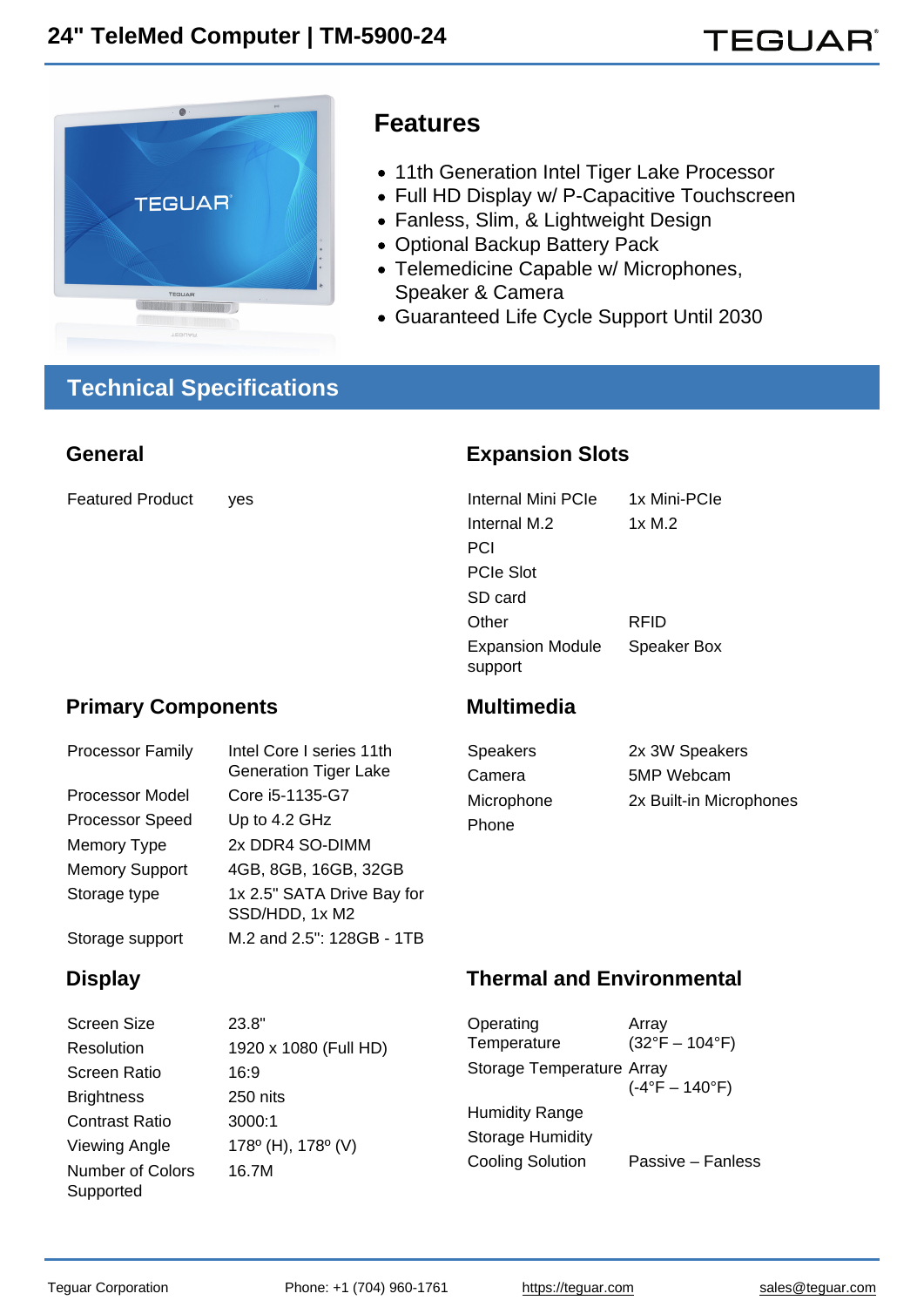#### Touch Screen

Touch Screen Projected Capacitive (Multitouch)

Light Transmission **Hardness** Glass type Glass Thickness Lifetime Usage

#### **Enclosure**

| Die-Casting / Plastic                                                                               |
|-----------------------------------------------------------------------------------------------------|
| IP65 Front Bezel                                                                                    |
| White                                                                                               |
| Antibacterial Housing Yes                                                                           |
|                                                                                                     |
| Audio Down, Audio Up,<br><b>Brightness Down, Brightness</b><br>Up, Touchscreen Lock for<br>Cleaning |
|                                                                                                     |
|                                                                                                     |
|                                                                                                     |
|                                                                                                     |
| VESA Mount                                                                                          |
|                                                                                                     |

### External I/O ports

## Peripherals & Wireless Connectivity

| <b>USB</b>           | 4x USB 2.0, 4x USB 3.0    | WiFi                    | Wifi 802.11 a/b/g/n/ac |
|----------------------|---------------------------|-------------------------|------------------------|
| Serial / Com         | 1x COM                    | <b>BlueTooth</b>        | Bluetooth 5.2          |
| Ethernet / LAN       | 2x RJ45 GbE LAN           | <b>GPS</b>              |                        |
| <b>Video Outputs</b> | 1x HDMI                   | Sim card                |                        |
| Video Inputs         |                           | <b>Barcode Scanner</b>  |                        |
| Audio                | 1x 3.5mm Speaker Box Jack | <b>RFID</b>             | Optional RFID (LF/HF)  |
| Power Input Port     |                           | <b>Smartcard Reader</b> |                        |
|                      |                           | Peripheral Other        | Camera Privacy Latch   |
|                      |                           |                         |                        |

#### Power

| Input Voltage Range 19V DC |
|----------------------------|
|                            |
|                            |
| 4.74 Amp AC/DC Adapter     |
|                            |

#### **Battery**

**Certification** 

Sensors

Dimensions / Weight

Weight 7.8 KG (17.2 lbs)

Dimensions 581 x 351 x 43 mm (22.9 x 13.8 x 1.7 in)

| Type                  | <b>Optional Hot Swappable</b><br><b>Battery</b> | Certifications | 60601-1 4th Edition, FCC Class<br>B, IEC 60950-1 |
|-----------------------|-------------------------------------------------|----------------|--------------------------------------------------|
| <b>Operating Time</b> | 2hrs                                            |                |                                                  |
| Quantity              | 1x Optional Battery                             |                |                                                  |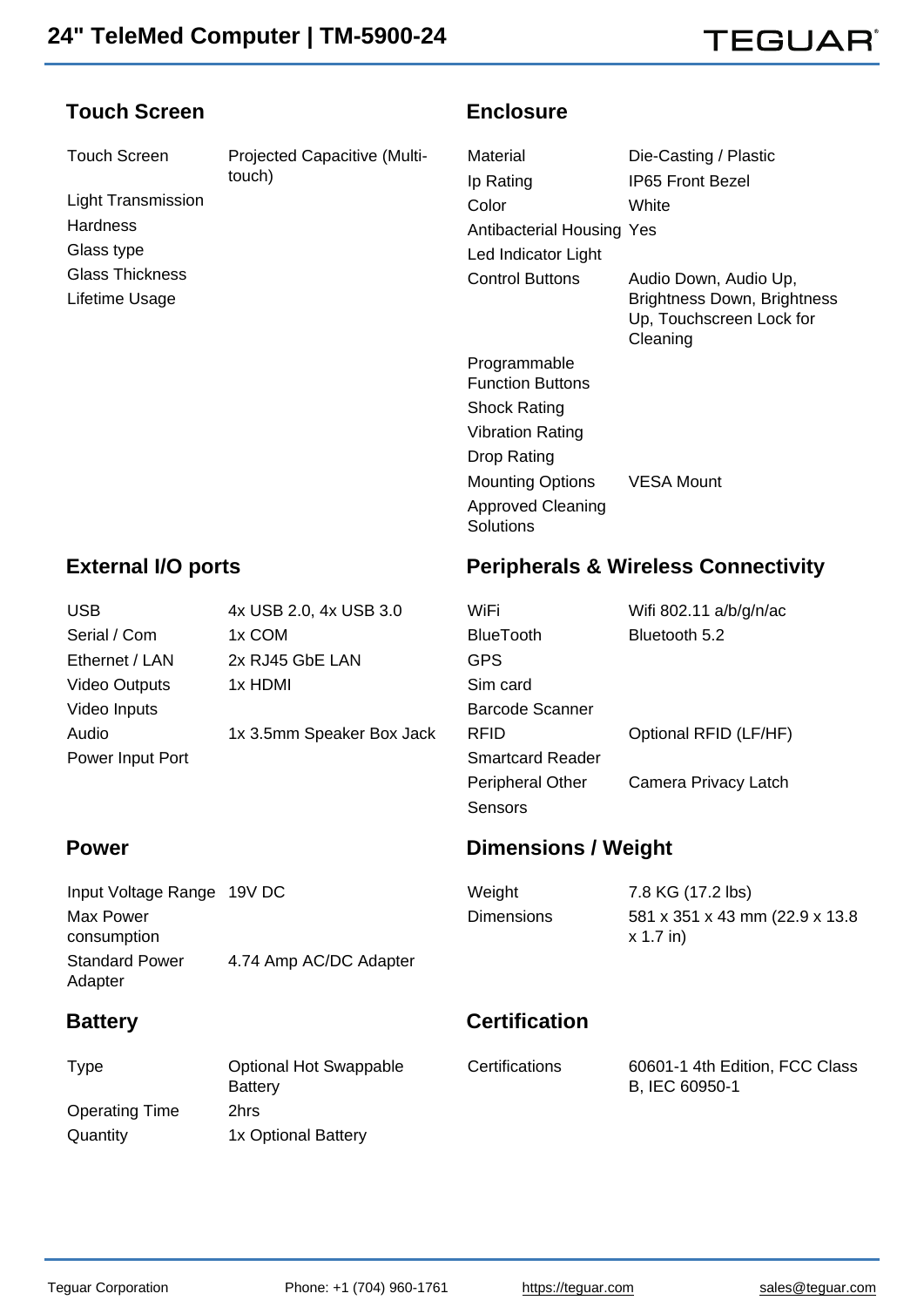#### Operating Systems

## **Warranty**

Windows Windows 11, Windows 10 IoT, Windows 10 Pro

Warranty 1 Year

Android

Linux

## **Compatibility**

Security Hardware TPM 2.0 **Software** Cellular Carriers Applications

#### Inputs / Outputs